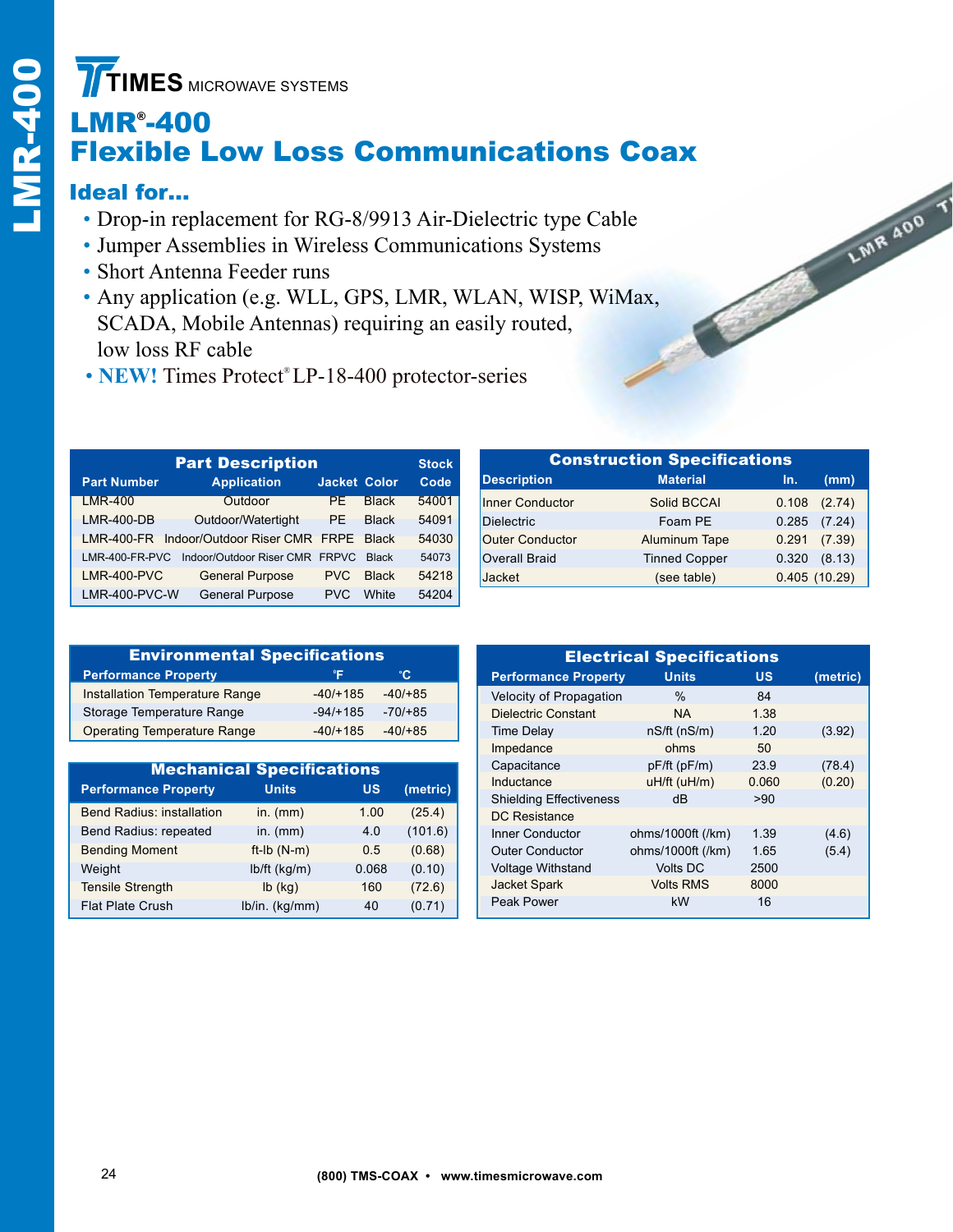**TIMES** MICROWAVE SYSTEMS



**MES MICROWAVE** 

### **Calculate Attenuation** =

(0.122290) • FMHz + (0.000260) • FMHz (interactive calculator available at http://www.timesmicrowave.com/cable\_calculators) **Attenuation:**

#### VSWR=1.0 ; Ambient = +25°C (77°F) **Power:**

VSWR=1.0; Ambient = +40°C; Inner Conductor = 100°C (212°F); Sea Level; dry air; atmospheric pressure; no solar loading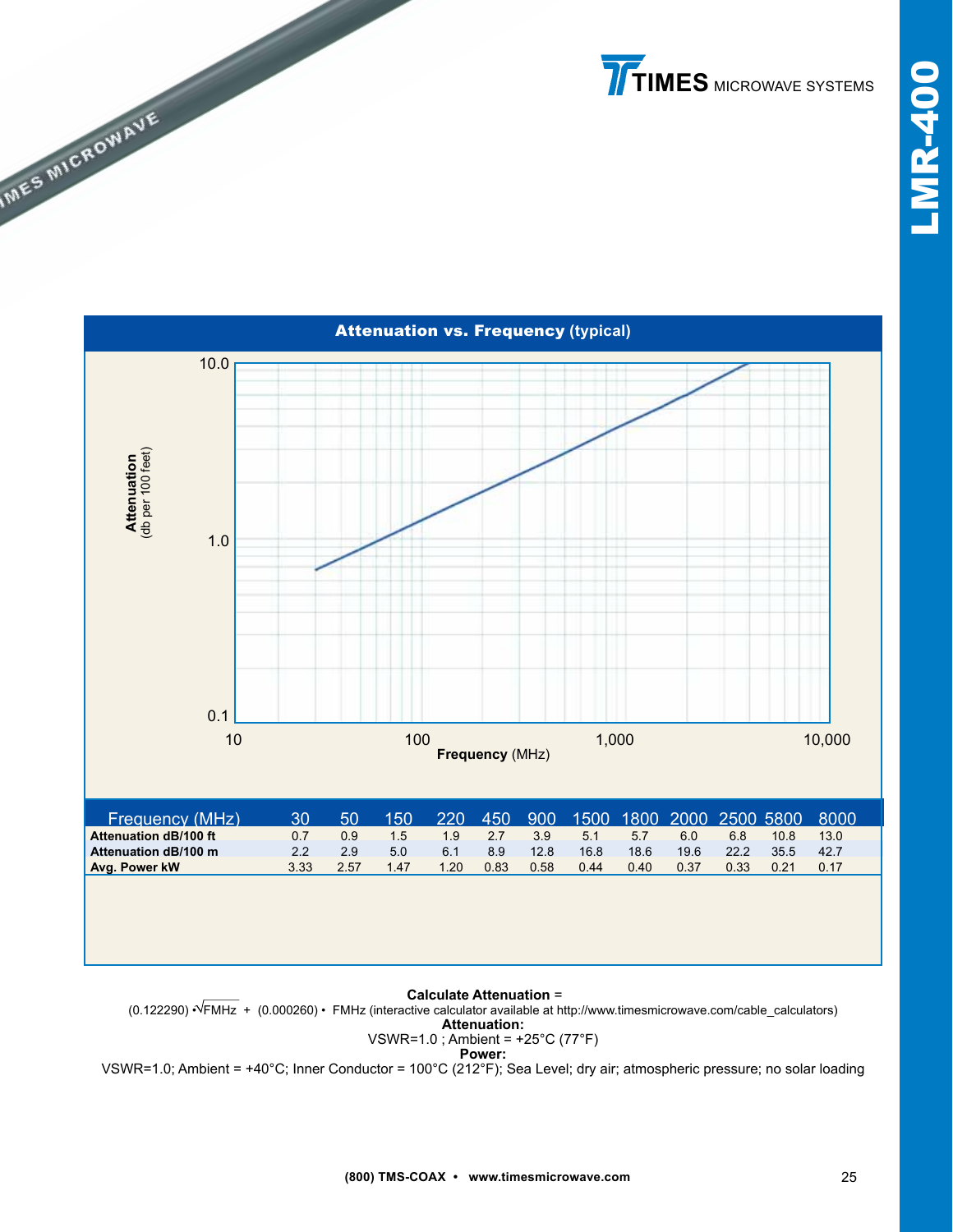# LMR® -400 Flexible Low Loss Communications

| <b>Connectors</b>                   | <b>Stock</b>            |                                                                                                                                                        |                   |                  | <b>Inner</b><br><b>VSWR** Coupling Contact Contact</b> |            | Outer Finish*<br><b>Body</b>      |               | Length         |      | <b>Width</b> |      | Weight |       |         |
|-------------------------------------|-------------------------|--------------------------------------------------------------------------------------------------------------------------------------------------------|-------------------|------------------|--------------------------------------------------------|------------|-----------------------------------|---------------|----------------|------|--------------|------|--------|-------|---------|
| <b>Interface</b>                    | <b>Description</b>      | Part<br><b>Number</b>                                                                                                                                  | Code              | Freq. (GHz)      |                                                        | Nut        | <b>Attach</b>                     | <b>Attach</b> | /Pin           | in   | (mm)         | in   | (mm)   | lb    | (g)     |
| 1.4.1-9.5 mini<br><b>DIN Female</b> | Straight Jack           | EZ-400-4195F-X                                                                                                                                         | 3190-2968         | < 1.25:1         | (6)                                                    | Hex        | <b>Spring Finger Crimp</b>        |               | A/G            | 1.8  | (45.0)       | 0.55 | (14.0) | 0.074 | (33.6)  |
| 2.4.1-9.5 mini<br><b>DIN Female</b> | <b>Straight Plug</b>    | EZ-400-4195M-X                                                                                                                                         | 3190-2969         | < 1.25:1         | (6)                                                    | Hex        | <b>Spring Finger Crimp</b>        |               | A/G            | 1.5  | (38.1)       | 0.89 | (22.6) | 0.103 | (46.8)  |
| 3.716 DIN Female Straight Jack      |                         | TC-400-716-FC                                                                                                                                          | 3190-376          | < 1.25:1         | (2.5)                                                  | N/A        | Solder                            | Clamp         | S/S            | 1.6  | (41)         | 1.13 | (28.7) | 0.281 | (127.5) |
| 4.7-16 DIN                          | <b>Right Angle</b>      | TC-400-716M-RA-D                                                                                                                                       | 3190-2598         | < 1.35:1         | (6)                                                    | Hex        | Solder                            | Crimp         | A/S            | 1.7  | (4320)       | 1.98 | (50.3) | 0.374 | (169.5) |
| 5.7-16 DIN Male                     | Straight Plug           | EZ-400-716M-X                                                                                                                                          | 3190-2524         | < 1.25:1         | (6)                                                    | Hex        | Spring Finger Crimp               |               | A/G            | 1.6  | (39.5)       | 1.38 | (35)   | 0.277 | (126.0) |
| 6.7-16 DIN Male                     | Straight Plug           | TC-400-716M-X                                                                                                                                          | 3190-2597         | < 1.25:1         | (6)                                                    | Hex        | Solder                            | Crimp         | A/S            | 1.6  | (39.5)       | 1.42 | (36.0) | 0.320 | (145.0) |
| 7.7-16 DIN Male                     | <b>Straight Plug</b>    | TC-400-716-MC                                                                                                                                          | 3190-279          | < 1.25:1         | (2.5)                                                  | Hex        | Solder                            | Clamp         | S/S            | 1.4  | (36)         | 1.40 | (35.6) | 0.268 | (121.6) |
| 8.7-16 DIN Male                     | <b>Right Angle</b>      | TC-400-716MC-RA                                                                                                                                        | 3190-1671         | < 1.25:1         | ( < 3)                                                 | Hex        | Solder                            | Clamp         | A/S            | 2.4  | (61.5)       | 1.88 | (47.8) | 0.35  | (159)   |
| <b>9.7-16 DIN Male</b>              | <b>Right Angle</b>      | EZ-400-716M-RA-X                                                                                                                                       | 3190-2545         | < 1.35:1         | (6)                                                    | Hex        | Spring Finger Crimp               |               | A/G            | 1.6  | (41.7)       | 1.75 | (44.3) | 0.374 | (0.17)  |
| 10. BNC Male                        | <b>Straight Plug</b>    | <b>TC-400-BM-X</b>                                                                                                                                     | 3190-6232         | < 1.30:1         | (4)                                                    | Knurl      | Solder                            | Crimp         | A/G            | 1.8  | (46.8)       | 0.60 | (14.5) | 0.630 | (28.6)  |
| 11. BNC Male                        | <b>Straight Plug</b>    | EZ-400-BM-X                                                                                                                                            | 3190-2852         | < 1.35:1         | (2)                                                    | Knurl      | Spring Finger Crimp               |               | A/G            | 1.7  | (42.7)       | 0.56 | (14.2) | 0.066 | (29.9)  |
| 12. BNC Male                        | <b>Right Angle</b>      | EZ-400-BM-RA-X                                                                                                                                         | 3190-2847         | < 1.35:1         | (2)                                                    | Knurl      | <b>Spring Finger Crimp</b>        |               | A/G            | 1.9  | (48.0)       | 1.32 | (33.5) | 0.097 | (44.0)  |
| 13. HN Male                         | <b>Straight Plug</b>    | <b>TC-400-HNM</b>                                                                                                                                      | 3190-923          | $< 1.25$ :       | (1)                                                    | Knurl      | Solder                            | Clamp         | S/G            | 2.3  | (59.2)       | 0.88 | (22.4) | 0.25  | (113.4) |
| 14. HN Male                         | <b>Right Angle</b>      | TC-400-HNM-RA                                                                                                                                          | 3190-2541         | < 1.25:1         | (2.5)                                                  | Hex        | Solder                            | Crimp         | A/G            | 1.6  | (41.4)       | 1.56 | (39.6) | 0.198 | (90.0)  |
| 15. UHF Male                        | <b>Straight Plug</b>    | EZ-400-UM                                                                                                                                              | 3190-997          | < 1.25:1         | (2.5)                                                  | Knurl      | Spring FingerCrimp                |               | N/G            | 1.8  | (48)         | 0.80 | (20.3) | 0.076 | (34.4)  |
| 16. Mini-UHF                        | Straight Plug           | TC-400-MUHF                                                                                                                                            | 3190-520          | < 1.25:1         | (2.5)                                                  | Knurl      | Solder                            | Crimp         | N/G            | 1.1  | (28)         | 0.50 | (12.7) | 0.020 | (9.1)   |
| 17. N Female                        | Straight Jack           | <b>TC-400-NFC</b>                                                                                                                                      | 3190-299          | < 1.25:1         | (2.5)                                                  | N/A        | Solder                            | Clamp         | N/S            | 1.6  | (41)         | 0.75 | (19.1) | 0.119 | (54.0)  |
| 18. N Female                        | Straight Jack           | EZ-400-NF-X                                                                                                                                            | 3190-2818         | < 1.25:1         | (2.5)                                                  | N/A        | <b>Spring Finger Crimp</b>        |               | N/G            | 1.8  | (45)         | 0.66 | (16.8) | 0.105 | (47.6)  |
| 19. N Female                        | Straight Jack           | <b>TC-400-NF-X</b>                                                                                                                                     | 3190-2815         | < 1.25:1         | (2.5)                                                  | N/A        | Solder                            | Crimp         | N/G            | 1.8  | (45)         | 0.66 | (16.8) | 0.105 | (47.6)  |
| 20. N Female                        | <b>Bulkhead Jack</b>    | EZ-400-NF-BH                                                                                                                                           | 3190-518          | < 1.25:1         | (2.5)                                                  | N/A        | <b>Spring Finger Crimp</b>        |               | N/G            | 1.8  | (46)         | 0.88 | (22.4) | 0.102 | (46.3)  |
| 21. N Female                        |                         | Bulkhead Jack TC-400-NFC-BH (A)                                                                                                                        | 3190-872          | < 1.25:1         | (2.5)                                                  | N/A        | Solder                            | Clamp         | A/G            | 1.8  | (46)         | 0.88 | (22.4) | 0.145 | (65.8)  |
| <b>22. N Male</b>                   | <b>Straight Plug</b>    | <b>SC-400-NM</b>                                                                                                                                       | 3190-1454         | < 1.25:1         | (2.5)                                                  | Knurl      | Solder                            | Crimp         | N/G            | 1.5  | (38)         | 0.75 | (19.1) | 0.090 | (40.8)  |
| 23. N Male                          | Straight Plug           | <b>TC-400-NMC</b>                                                                                                                                      | 3190-6077         | $< 1.25:1$ (2.5) |                                                        | Knurl      | Solder                            | Clamp         | N/G            | 1.5  | (38)         | 0.70 | (17.8) | 0.121 | (54.9)  |
| <b>24. N Male</b>                   | Straight Plug           | EZ-400-NMC-2-D                                                                                                                                         | 3190-2640         | < 1.25:1         |                                                        |            | (2.5) Hex/KnurlSpring FingerClamp |               | N/G            | 1.5  | (38)         | 0.75 | (19.1) | 0.121 | (54.9)  |
| <b>25. N Male</b>                   | <b>Straight Plug</b>    | EZ-400-NMH-X                                                                                                                                           | 3190-2590         | < 1.25:1         | (10)                                                   |            | Hex/KnurlSpring FingerCrimp       |               | A/G            | 1.5  | (38)         | 0.89 | (22.6) | 0.103 | (46.8)  |
| <b>26. N Male</b>                   | <b>Straight Plug</b>    | <b>TC-400-NMH-X</b>                                                                                                                                    | 3190-2626         | < 1.25:1         | (10)                                                   | Hex/Knurl  | Solder                            | Crimp         | A/G            | 1.5  | (38)         | 0.89 | (22.6) | 0.113 | (51.3)  |
| 27. N Male                          | <b>Right Angle</b>      | EZ-400-NMH-RA-X                                                                                                                                        | 3190-2638         | < 1.35:1         | (6)                                                    |            | Hex/Knurl Spring Finger Crimp     |               | A/G            | 1.87 | (47)         | 1.42 | (36.0) | 0.177 | (80.2)  |
| <b>28. N Male</b>                   | <b>Right Angle</b>      | TC-400-NMH-RA-SS                                                                                                                                       | 3190-1668         | < 1.25:1         | (2.5)                                                  | <b>Hex</b> | Solder                            | Crimp         | SS/G           | 1.5  | (38.1)       | 0.89 | (2.6)  | 0.130 | (59.0)  |
| <b>29. N Male</b>                   | <b>Right Angle</b>      | TC-400-NMH-RA-D                                                                                                                                        | 3190-2293*        | < 1.35:1         | (6)                                                    | Hex/Knurl  | Solder                            | Crimp         | A/G            | 1.8  | (46)         | 1.25 | (31.8) | 0.130 | (59.0)  |
| <b>30. N Male</b>                   | <b>Right Angle</b>      | TC-400-NMC-RA (A)                                                                                                                                      | 3190-870          | < 1.35:1         | (2.5)                                                  | Hex        | Solder                            | Clamp         | A/G            | 1.8  | (46)         | 1.25 | (31.8) | 0.150 | (68.0)  |
| <b>31. N Male</b>                   |                         | Reverse Polarity TC-400-NM-RP                                                                                                                          | 3190-960          | < 1.25:1         | (2.5)                                                  | Knurl      | Solder                            | Crimp         | N/G            | 1.5  | (38)         | 0.75 | (19.1) | 0.090 | (40.8)  |
| 32. QN Male                         | <b>Straight Plug</b>    | <b>EZ-400-QNM-X</b>                                                                                                                                    | 3190-2979         | < 1.25:1         | (6)                                                    | Hex        | <b>Spring Finger Crimp</b>        |               | A/G            | 1.5  | (38)         | 0.89 | (22.6) | 0.103 | (46.8)  |
| 33. QN Male                         | <b>Staright Plug</b>    | <b>TC-400-QNM-X</b>                                                                                                                                    | 3190-6212         | < 1.25:1         | (6)                                                    | Hex        | Solder                            | Crimp         | A/G            | 2.0  | (50.2)       | 0.74 | (18.9) | 0.103 | (46.8)  |
| 34. QN Male                         | <b>Right Angle</b>      | EZ-400-QNM-RA-X                                                                                                                                        | 3190-2981         | < 1.25:1         | (6)                                                    | Hex        | <b>Spring Finger Crimp</b>        |               | A/G            | 1.9  | (47.0)       | 1.42 | (36.0) | 0.177 | (80.2)  |
| 35. QN Female                       | Straight Jack           | EZ-400-QNF-X                                                                                                                                           | 3190-2980         | < 1.25:1         | (6)                                                    | N/A        | Spring Finger Crimp               |               | A/G            | 1.8  | (45.0)       | 0.66 | (16.8) | 0.105 | (47.6)  |
| 36. SMA Male                        | Straight Plug           | <b>TC-400-SM-X</b>                                                                                                                                     | 3190-3046         | < 1.25:1         | (8)                                                    | Hex        | Solder                            | Crimp         | N/G            | 1.2  | (29)         | 0.50 | (12.7) | 0.032 | (14.5)  |
| 37. SMA Female                      | Straight Jack           | <b>TC-400-SF-X</b>                                                                                                                                     | 3190-6174 <1.35:1 |                  | (6)                                                    | N/A        | Solder                            | Crimp         | $\mathsf{A/G}$ | 1.2  | (29.7)       | 0.50 | (12.7) | 0.026 | (12.0)  |
| 38. TNC Female                      | <b>Reverse Polarity</b> | <b>TC-400-TF-RP</b>                                                                                                                                    | 3190-1063         | $< 1.25:1$ (2.5) |                                                        | N/A        | Solder                            | Crimp         | N/G            | 1.8  | (46)         | 0.55 | (14.0) | 0.074 | (33.6)  |
| 39. TNC Female                      | <b>Reverse Polarity</b> | <b>EZ-400-TF-RP</b>                                                                                                                                    | 3190-795          | < 1.25:1         | (2.5)                                                  | N/A        | Spring Finger Crimp               |               | A/G            | 1.8  | (46)         | 0.55 | (14.0) | 0.074 | (33.6)  |
| 40. TNC Female                      | Straight Jack           | EZ-400-TF-X                                                                                                                                            | 3190-3049         | < 1.25:1         | (6)                                                    | N/A        | Spring Finger Crimp               |               | A/G            | 1.8  | (45)         | 0.55 | (14.0) | 0.074 | (33.6)  |
| 41. TNC Female                      | Straight Jack           | <b>TC-400-TF-X</b>                                                                                                                                     | 3190-3051         | < 1.25:1         | (6)                                                    | N/A        | Solder                            | Crimp         | A/G            | 1.8  | (45.0)       | 0.55 | (14.0) | 0.074 | (33.6)  |
| 42. TNC Male                        | <b>Straight Plug</b>    | TC-400-TM-X                                                                                                                                            | 3190-2532         | < 1.25:1         | (6)                                                    | Hex/Knurl  | Solder                            | Crimp         | A/G            | 1.9  | (48)         | 0.67 | (17.5) | 0.075 | (34.3)  |
| 43. TNC Male                        | <b>Straight Plug</b>    | EZ-400-TM-X                                                                                                                                            | 3190-2533         | < 1.25:1         | (6)                                                    |            | Hex/Knurl Spring Finger Crimp     |               | A/G            | 1.9  | (48)         | 0.67 | (17.5) | 0.075 | (34.3)  |
| 44. TNC Male                        | Reverse Polarity        | <b>TC-400-TM-RP</b>                                                                                                                                    | 3190-1062         | < 1.25:1         | (2.5)                                                  | Knurl      | Solder                            | Crimp         | N/G            | 1.7  | (43)         | 0.59 | (15.0) | 0.074 | (33.6)  |
| 45. TNC Male                        | Reverse Polarity        | EZ-400-TM-RP                                                                                                                                           | 3190-794          | < 1.25:1         | (2.5)                                                  | Knurl      | <b>Spring Finger Crimp</b>        |               | A/G            | 1.7  | (43)         | 0.59 | (15.0) | 0.074 | (33.6)  |
| 46. TNC Male                        | <b>Right Angle</b>      | TC-400-TM-RA-D                                                                                                                                         | 3190-2671         | < 1.35:1         | (6)                                                    | Hex/Knurl  | Solder                            | Crimp         | A/G            | 1.4  | (35)         | 1.41 | (35.8) | 0.130 | (59.0)  |
| 47. TNC Male                        | <b>Right Angle</b>      | EZ-400-TM-RA-X                                                                                                                                         | 3190-2800         | < 1.24:1         | (6)                                                    | Hex        | Spring Finger Crimp               |               | A/G            | 2.0  | (50.0)       | 0.62 | (15.7) | 0.130 | (59.0)  |
| 48. TNC Male                        |                         | Right Angle RP TC-400-TM-RP-RA-D 3190-6147                                                                                                             |                   | < 1.35:1         | (6)                                                    | Hex        | Solder                            | Crimp         | A/G            | 1.4  | (36.0)       | 1.20 | (30.3) | 0.130 | (59.0)  |
|                                     |                         | * Finish metals: N=Nickel, S=Silver, G=Gold, SS=Stainless Steel, A=Alballoy **VSWR spec based on 3 foot cable with a connector *Available in bulk pack |                   |                  |                                                        |            |                                   |               |                |      |              |      |        |       |         |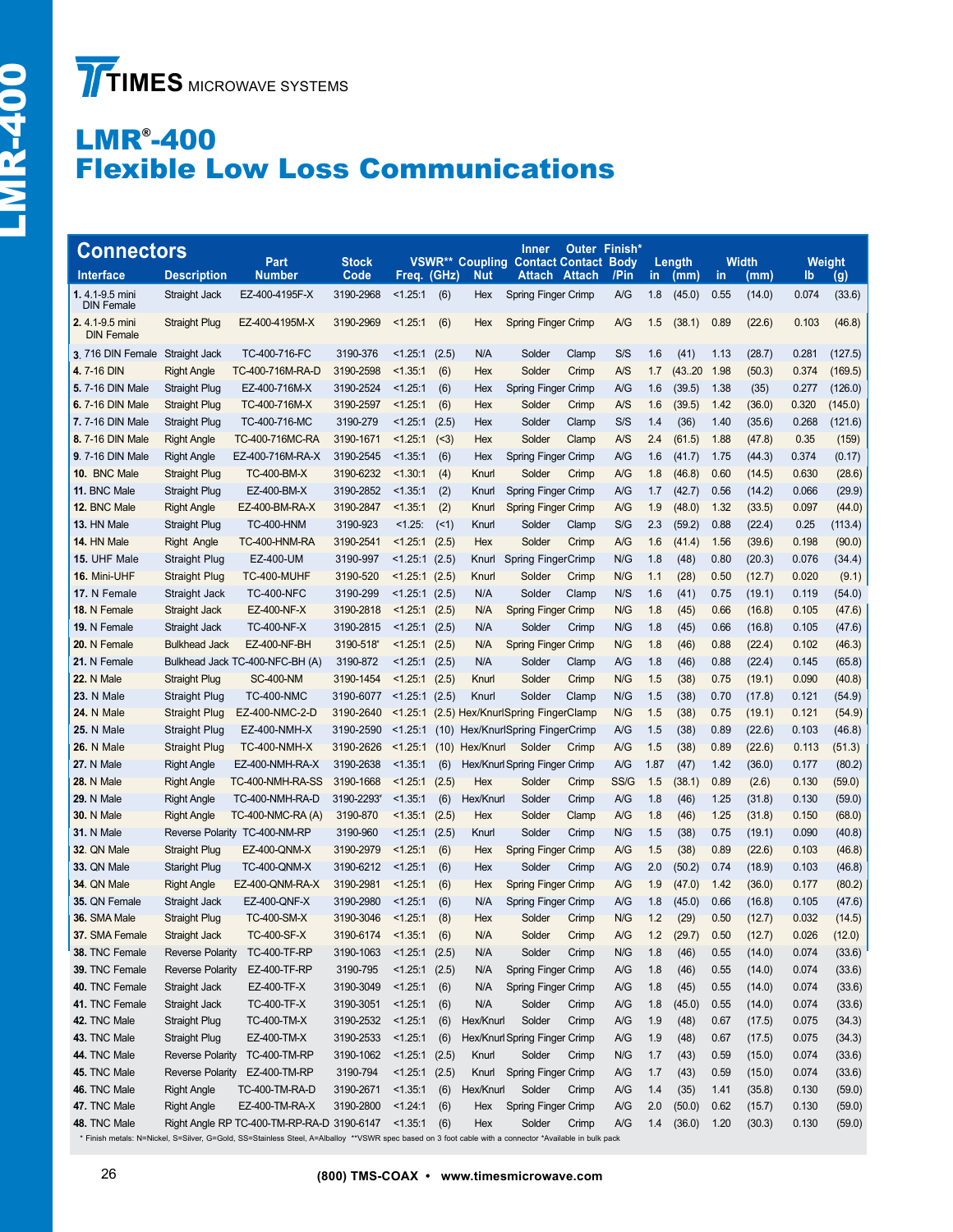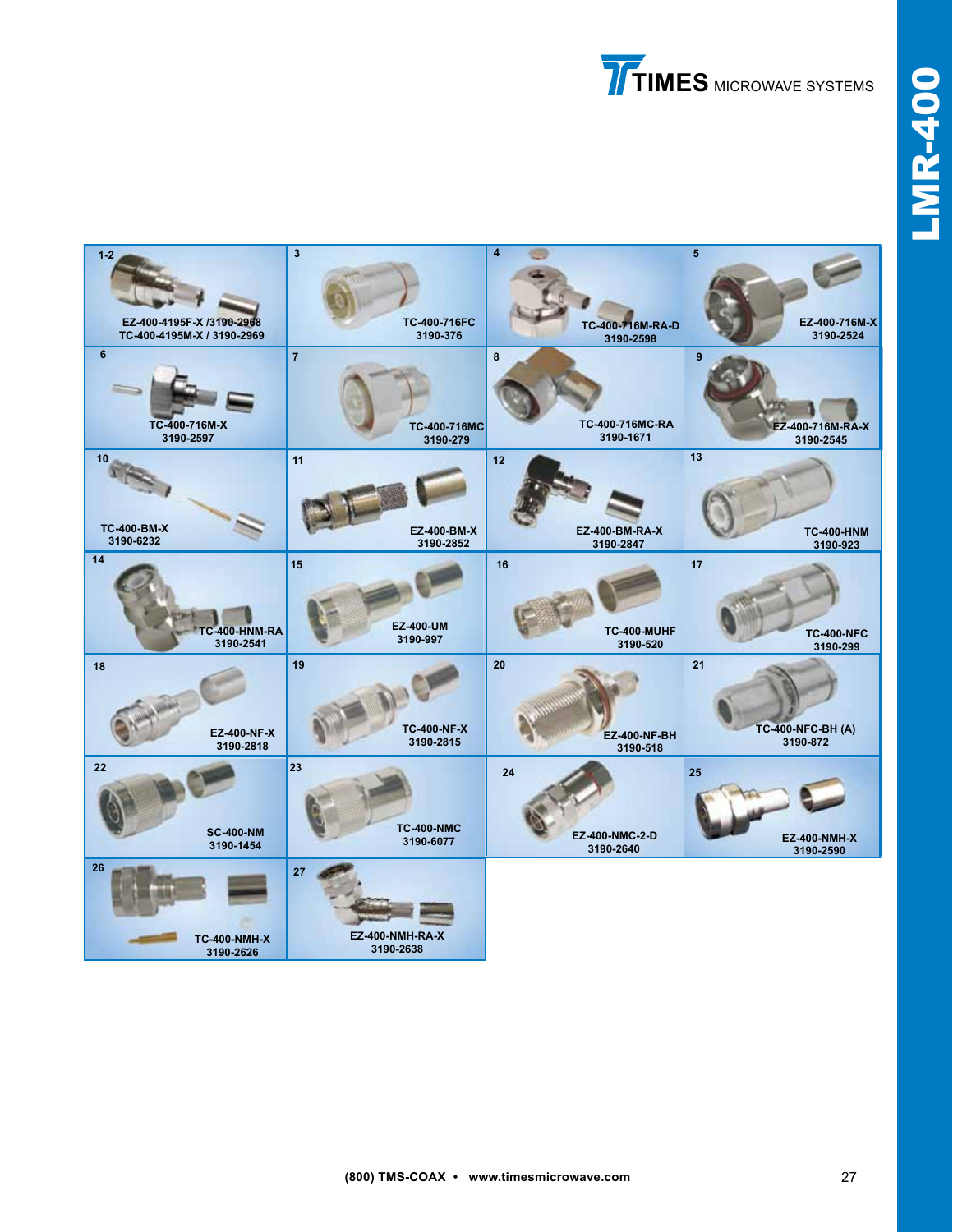# **TIMES** MICROWAVE SYSTEMS





| Type                                       | Part<br><b>Number</b>              | <b>Stock</b><br>Code               | <b>Description</b>                                                                                |
|--------------------------------------------|------------------------------------|------------------------------------|---------------------------------------------------------------------------------------------------|
| <b>Hoisting Grip</b><br>Ground Kit         | <b>HG-400T</b><br><b>GK-S400TT</b> | <b>HG-400T</b><br><b>GK-S400TT</b> | Laced Type (each)<br>Standard Ground Kit (each)                                                   |
| <b>Weather Proof Boots</b>                 | 3109-417-1                         | <b>IPB-400 NM</b>                  | LMR-400 Male IP boot suitable for type N, TNC, BNC, 4310, 4195                                    |
| <b>Weather Proof Boots</b>                 | 3109-417-2                         | <b>IPB-400 NM</b>                  | LMR-400 Female IP boots suitable for type N, TNC, BNC, 4310, 4195                                 |
| Weather Seal Strain<br><b>Relief Boots</b> | 3109-394                           | <b>WSB-400</b>                     | Weather seal strain relief boots (10 pk) for use with most popular<br>LMR-400-X series connectors |